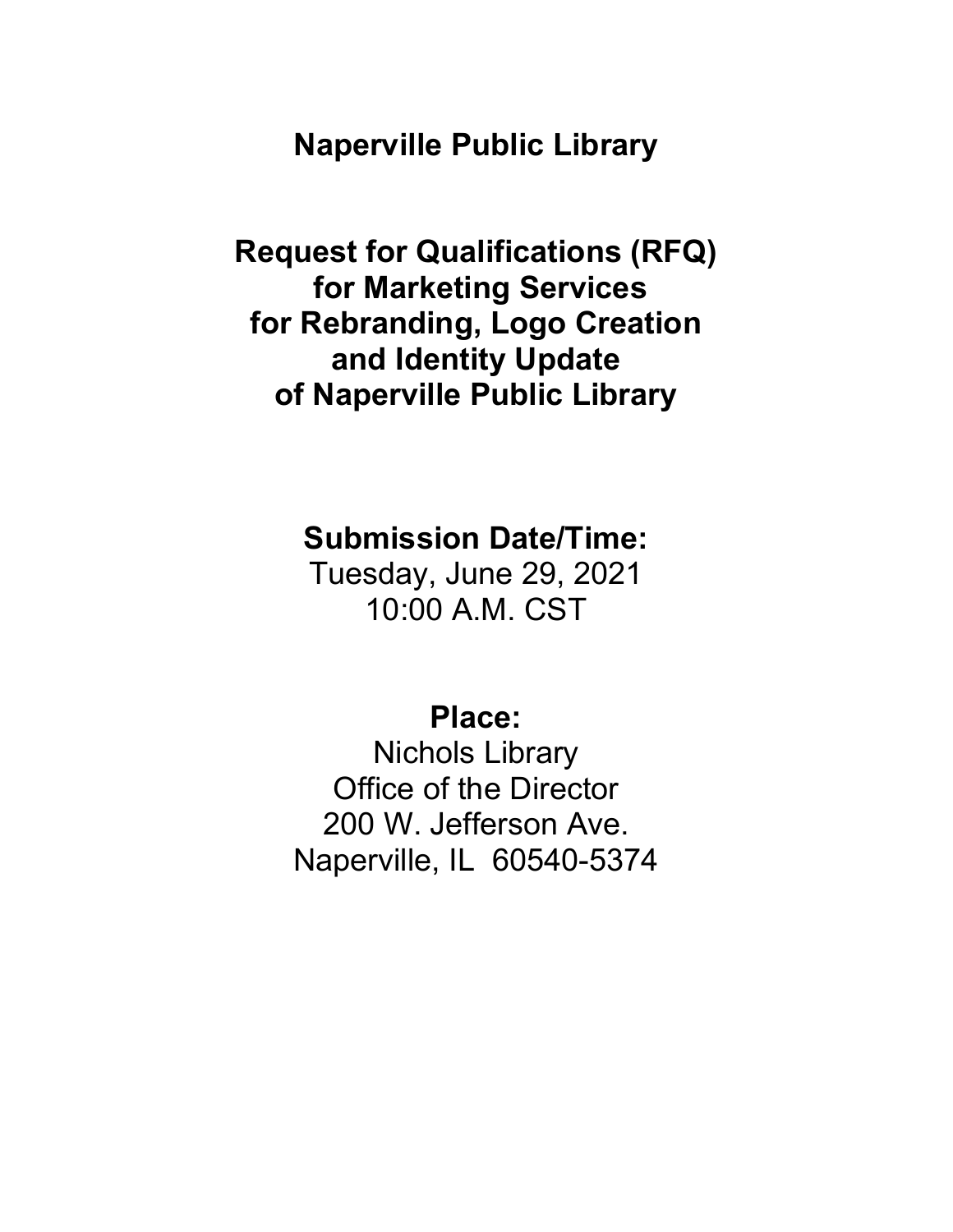June 4, 2021

Dear Prospective Bidder:

Naperville Public Library is pleased to invite you to submit a sealed proposal for:

**Marketing Services** for the design, development and implementation of a new logo, brand standards and brand identity for Naperville Public Library.

RFQ Opening: Tuesday, June 29, 2021 10:00 a.m. CST

The proposal is to include information on your firm's approach to rebranding projects, logo creation and design work. The project scope will include the creation of an impact statement, logo design, brand identity development and finalization of brand guidelines, including templates for both print and digital items. Top candidates will be asked to interview and present to the Selection Committee on Monday, July 12, 2021.

The complete RFQ is available on the Library's website: [www.naperville-lib.org](http://www.naperville-lib.org/)

Please note the deliverables as specified in the Administrative Requirements of the RFQ.

The proposals will be reviewed and evaluated based on the criteria listed herein. The top proposals will be presented to the Library Board for final consideration and selection.

We sincerely hope that you take the time to review the specifications and submit a proposal. If you need additional information, please submit your questions in writing to the Library, either by fax at 630-961-4119 or by email to [jscheuerman@naperville-lib.org](mailto:jscheuerman@naperville-lib.org) by 12:00 p.m. on Friday, June 18, 2021. The Library will post responses on our website [www.naperville-lib.org](http://www.naperville-lib.org/) in the form of an addendum by end of day on Monday, June 21, 2021.

Sincerely,

Trente Arens Marketing & Communications Manager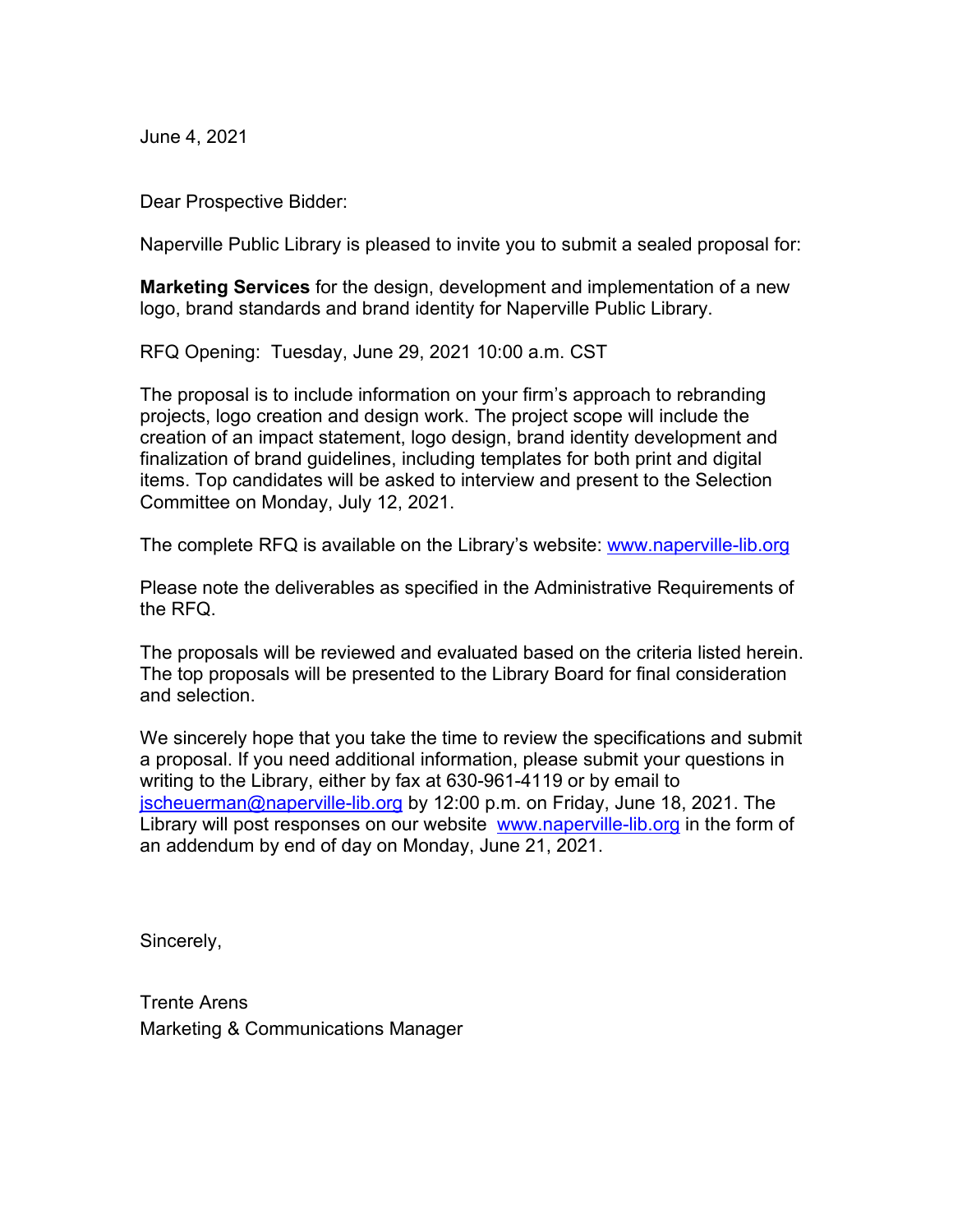# Request for Qualifications for Marketing Services

# Naperville Public Library

Naperville Public Library is seeking a qualified marketing firm with a clear understanding of brand identity development and logo creation, especially for nonprofit and community-based organizations. The primary goals of this project are to redesign the Naperville Public Library logo, set new brand standards and better tell the story of the Library to the community. Naperville Public Library opened in 1898 thanks to a gift from the estate of James Nichols. Over the years, it has expanded to include three locations (Nichols Library, Naper Blvd. Library and 95th Street Library), serving the community of Naperville with a population of 147,449. The current logo was designed in the mid-1990s, and the current mission and vision statements were written in 2013. The new logo and brand standards should reflect the Library's continued commitment to providing the people of Naperville with access to a wide variety of materials, programs, and services for the last 120 years and well into the future. The budget for this project is approximately \$25,000.

#### **1) Description of the Marketing Firm Procurement Process**

a) Submission of Written Qualifications

The Selection Committee will review and evaluate the written responses to the Request for Qualifications (RFQ) in accordance with the evaluation criteria identified in Attachment "A."

b) Presentation

Selected firms will be invited for an interview on Monday, July 12, 2021 for a period of up to one (1) hour to demonstrate how their approach to this project satisfies the evaluation criteria set forth in Attachment "A." After the Selection Committee chooses the topranking firm, the firm will be invited to proceed to the negotiation stage.

#### **2) Scope of Services Desired**

The professional services needed from the marketing firm are the following:

- a) Brand Messaging
	- (1) Research and development of overall brand messaging and story, including mission/vision statement, impact statement or similar.
	- (2) Include recommendations and cost estimates for stakeholder and community surveys and/or focus groups.
- b) Logo Development
	- (1) Develop and present no less than four (4) logo options for selection as well as accompanying color palettes.
	- (2) Final logo should include color, black and white, reversed, horizontal and stacked versions as appropriate.
	- (3) Provide set of final logo files, including RBG and CMYK versions of vector files.
- c) Brand Identity
	- (1) Apply new graphic standards to create templates for business cards, letterhead (print and electronic) and envelopes.
	- (2) Firms are encouraged to provide a menu of additional materials that may be developed a la carte, should the Library so choose.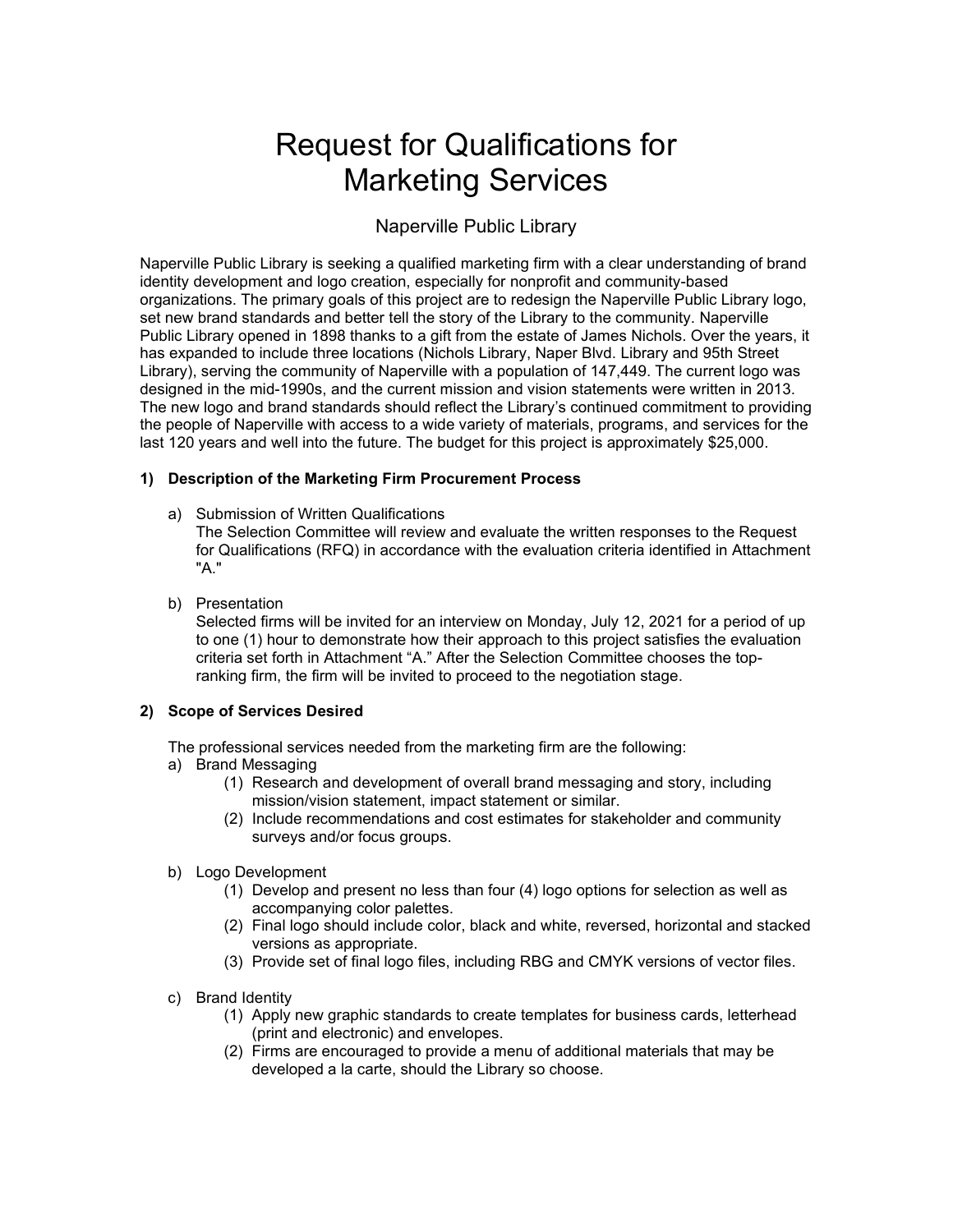- d) Style Guide
	- (1) Create written style guidelines that allow the Library to implement new branding throughout the organization. The guide should include but is not limited to:
		- (a) Core brand information (i.e. mission/vision statements or similar)
		- (b) Logo use information, minimum size guidelines, instructions for application on a variety of media, etc.
		- (c) Typography with standard and alternate font options.
		- (d) Color palettes for primary and secondary usage, background colors and photography standards.
		- (e) Any additional brand elements specific to the design.

### ATTACHMENT A EVALUATION CRITERIA

The following criteria will be used to evaluate the written submissions of each marketing firm's qualifications. Comments of the firm's previous clients will also be considered. The criteria's weight is indicated below. Please provide five copies of the written submissions as well as an electronic version of the proposal.

- 1) Written Proposal (20%)
	- a) The firm will demonstrate a clear understanding of the work requested and an explanation of the firm's approach.
	- b) The firm will demonstrate an ability to complete projects within budget and according to schedule.
	- c) The quality of communication skills and the effectiveness of the project manager and other representatives assigned to this project will be assessed.
	- d) The firm should exhibit a clear understanding of brand identity development, logo creation and appropriate design aesthetic in both print and digital collateral for nonprofit and community-based organizations.
		- i) Specific goals include development of brand identity including a mission statement, vision statement, impact statement, value statement or similar written articulation of the Library's brand. Design of a new logo including at least four (4) initial options to choose from. Application of brand identity standards to include templates for business cards, letterhead and envelopes. Creation of a style guide including mission and vision information as well as guidance on logo usage, color palette, font and typography recommendations and any additional elements specific to the brand.
	- e) The firm will demonstrate the ability to perform the work in a creative and intelligent sequence and will work collaboratively with Library and Board representatives.
- 2) Presentation (15%)
- 3) Library/Nonprofit Experience (10%)
- 4) References/Design aesthetic of prior work (20%)
- 5) Cost (35%)
	- a) The firm will provide a breakdown of the cost of all desired components of the project as outlined in the Scope of Services section.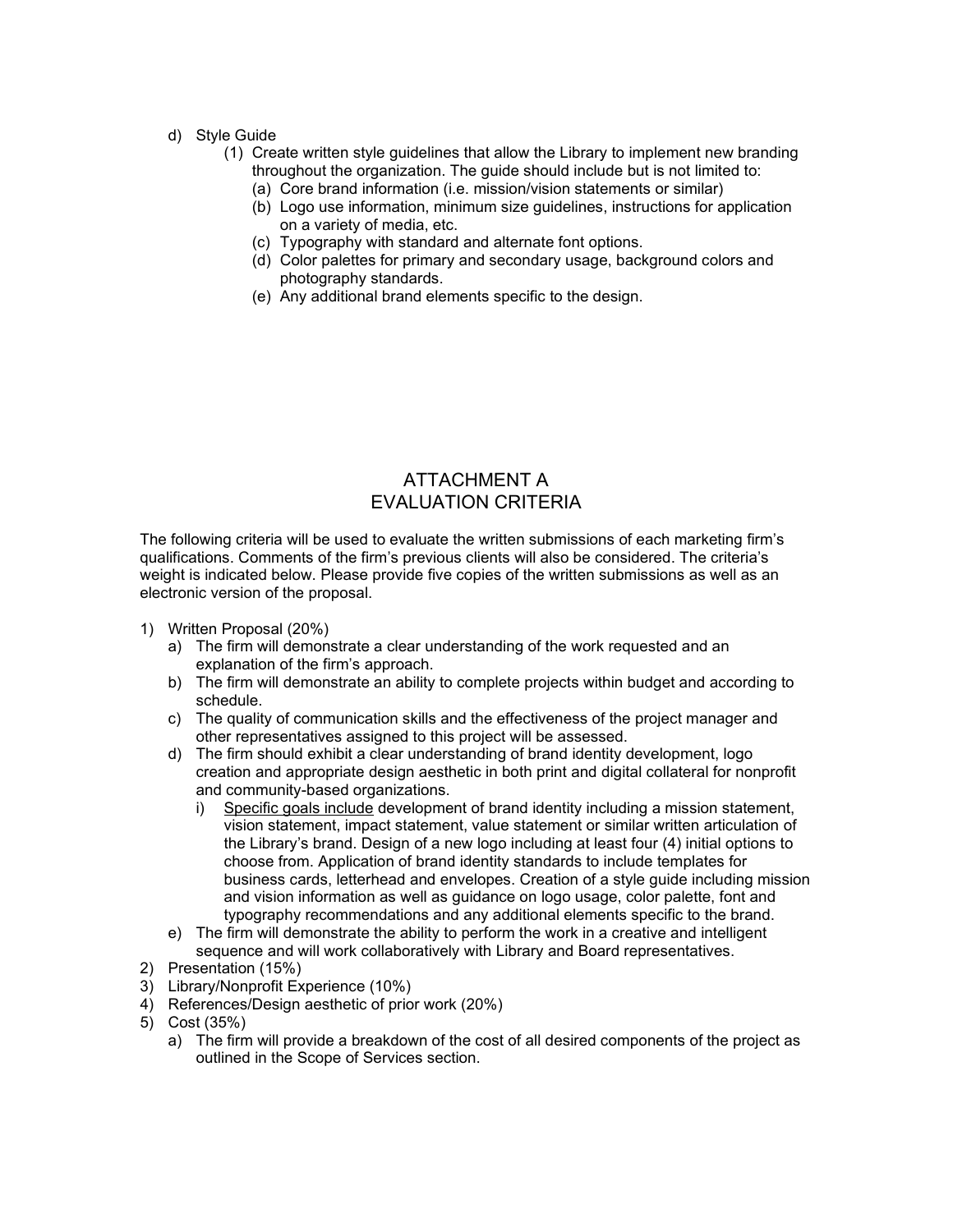# ATTACHMENT B PROJECT TIMELINE

| <b>Activity</b>                                       | <b>Date</b>     |
|-------------------------------------------------------|-----------------|
| Issue branding project RFQ                            | 6/4/21          |
| Questions submitted by 12:00 p.m.                     | 6/18/21         |
| Addendum posted by end of day                         | 6/21/21         |
| Written proposals due no later than 10:00 a.m.        | 6/29/21         |
| Marketing firms selected for presentations            | 7/1/21          |
| Presentations (up to one hour long)                   | 7/12/21         |
| Selection committee's recommendation to Library Board | 7/21/21         |
| Finalize contract with selected marketing firm        | 7/26/21-7/30/21 |
| Project begins                                        | 8/2/21          |